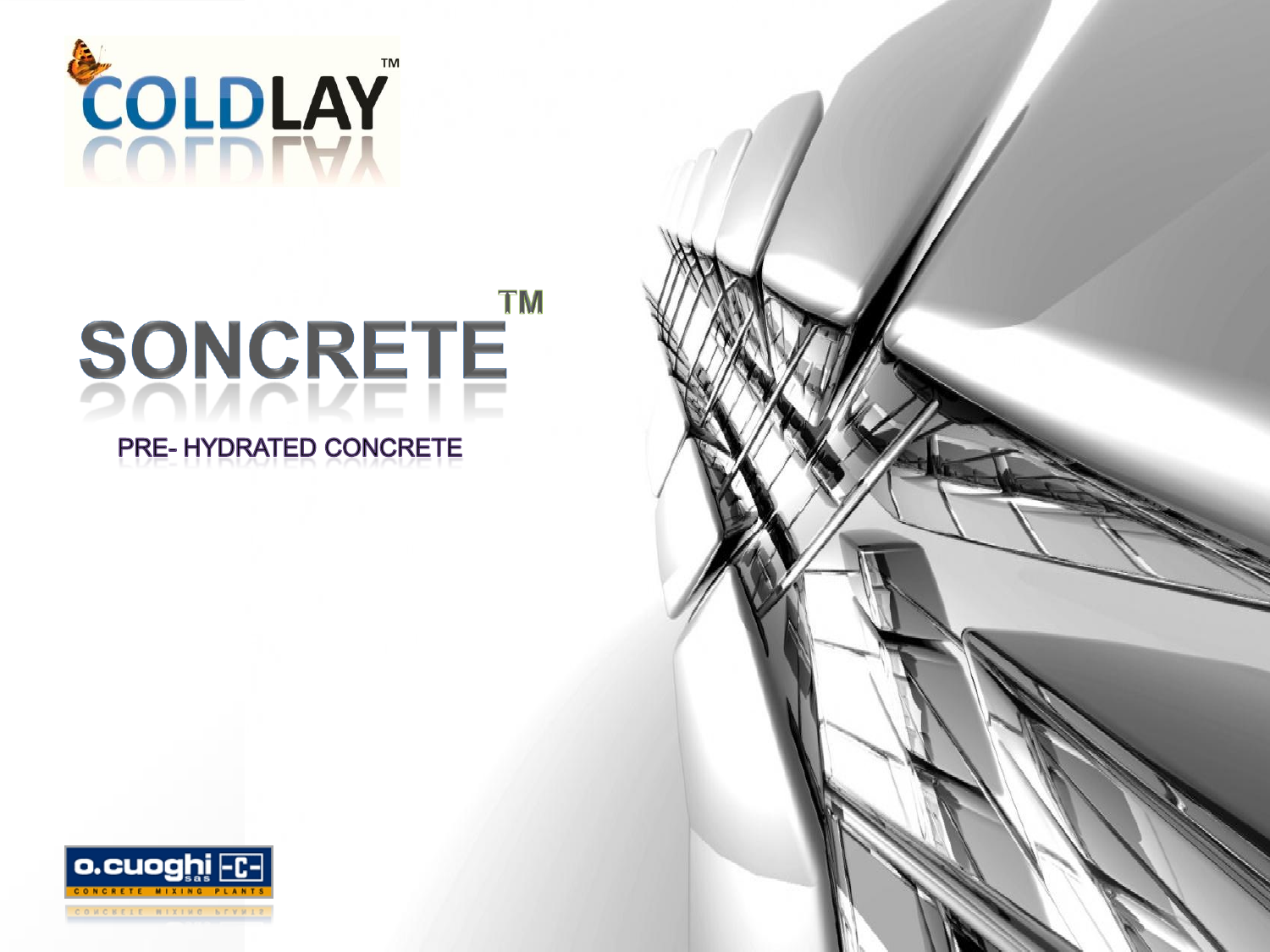

# SONCRETE

#### **SONCRETE - PRE HYDRATED CONCRETE.**

**SONCRETE's special Pre-Hydrated Concrete process helps to ensure the cementitous particles in concrete are properly hydrated, offering significant benefits over conventional concretes, which include: shorter initial and final set times, lower dosages of Cement and superplasticizers, resulting in a faster, more complete hydration, leading to higher compressive strength concrete's.**

Traditional concrete mixing technologies, such as rotary mixers or "onroad-mixing" provide insufficient mixing action to disperse agglomerates of cement particles and other cementitous materials, such as fly ash or silica. While the outer particles of such agglomerates are exposed to water, the inner particle surfaces remain dry. This results in a slow and incomplete hydration.

The patented CHTT high tech turbo mixer pre blends the water, cement and superplasticizers to create a pre hydrated cement paste, which can be pumped to the loading point of a dry batch plant, or into the mixer of a wet batch or precast plant for blending with the aggregates to produce a high quality pre hydrated ready mixed concrete.



## More complete hydration!

o.cuoghi

Higher compressive strength concrete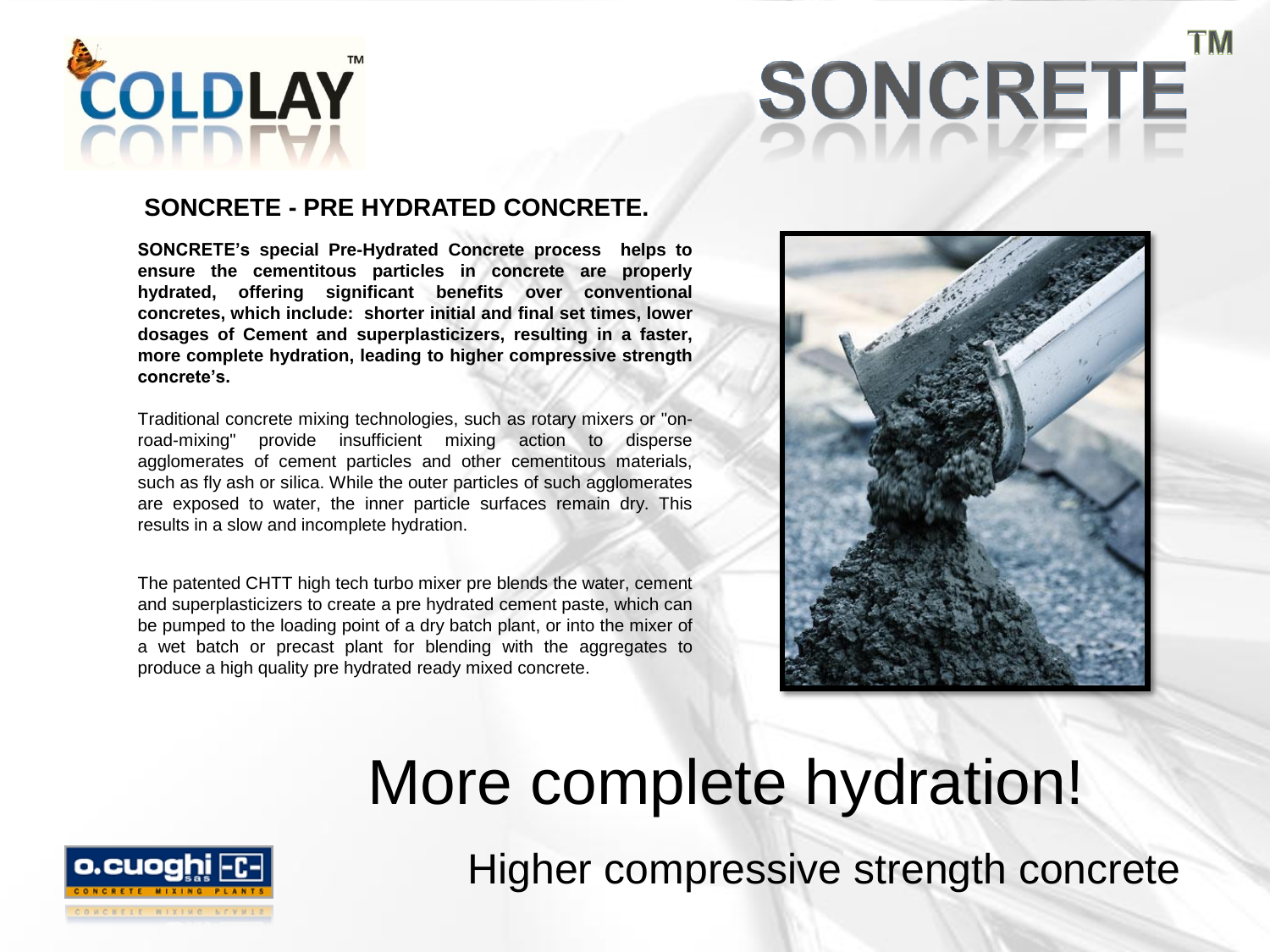

## **TM** SONCRETE

#### **Reduced Setting times**

**Earlier Increased Compressive Strengths** 



Reduced project times

## **Less Cement! Improved Sustainability**